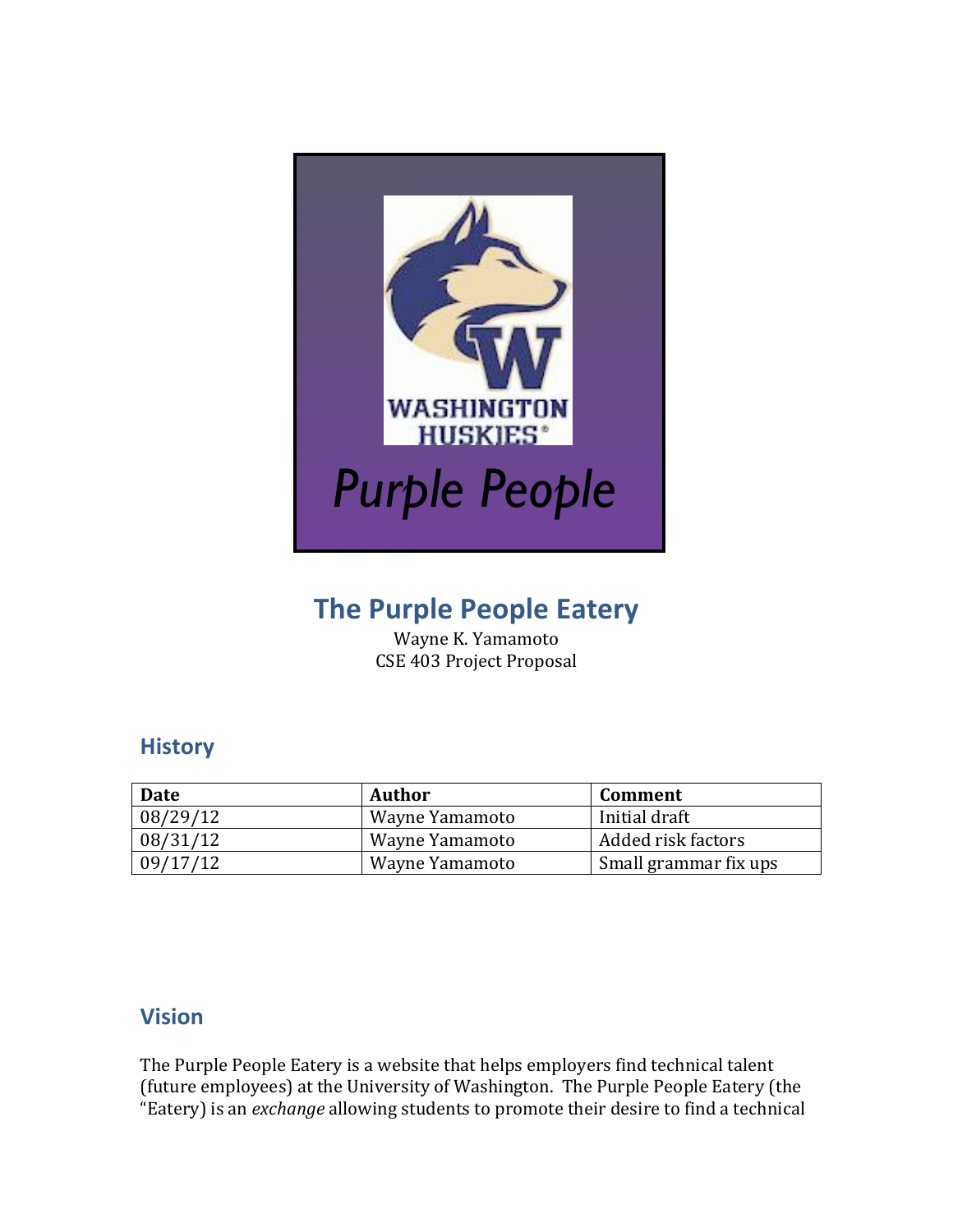job and allowing employers to find them. (See the accompanying slide presentation for an overview.)

Companies are in desperate need for technical talent. Students with technical skills want to find jobs. However, knowing they want to find new graduates, companies can't find new graduate talent. LinkedIn might work well in general, but it doesn't focus narrowly on new graduates. Universities and departments within universities all most always provide some facilities for students to make their availability for work known. However, the procedures from university to university and department to department that allow employers to find them vary greatly. The Eatery is a "one stop place" to find technical talent.

While we initially scope this project to be for University of Washington students with technical capabilities (especially those in the UW CSE department), our longer term vision is to allow other universities and other non-technical students to participate as well.

(We call this project the "Eatery" because <u>"Software Is Eating the World."</u>)

## **Minimum Viable Product**

Students using this website are required to register and log in. When they register, they are given the capability to upload a pdf file that comprises their resume. They may provide additional *formatted* information using a *markdown editor*. Once the resume is uploaded and the additional information is created pair of pages become publicly visible on the open web. Collectively, the resume and information is called a *dossier*.

Once created, students may edit their dossiers (using the markdown editor or uploading a new pdf resume).

A directory displaying the name of all the students allows visitors on the site to find dossiers.

## **Future Enhancements**

We believe we can implement more the Minimum Viable Product in a quarter's time. Here are some features we consider:

- Search capabilities to find dossiers
- Adsense advertising, analytics, system monitoring
- Donation request (to the UW) for employers that are browsing or charge employers to use service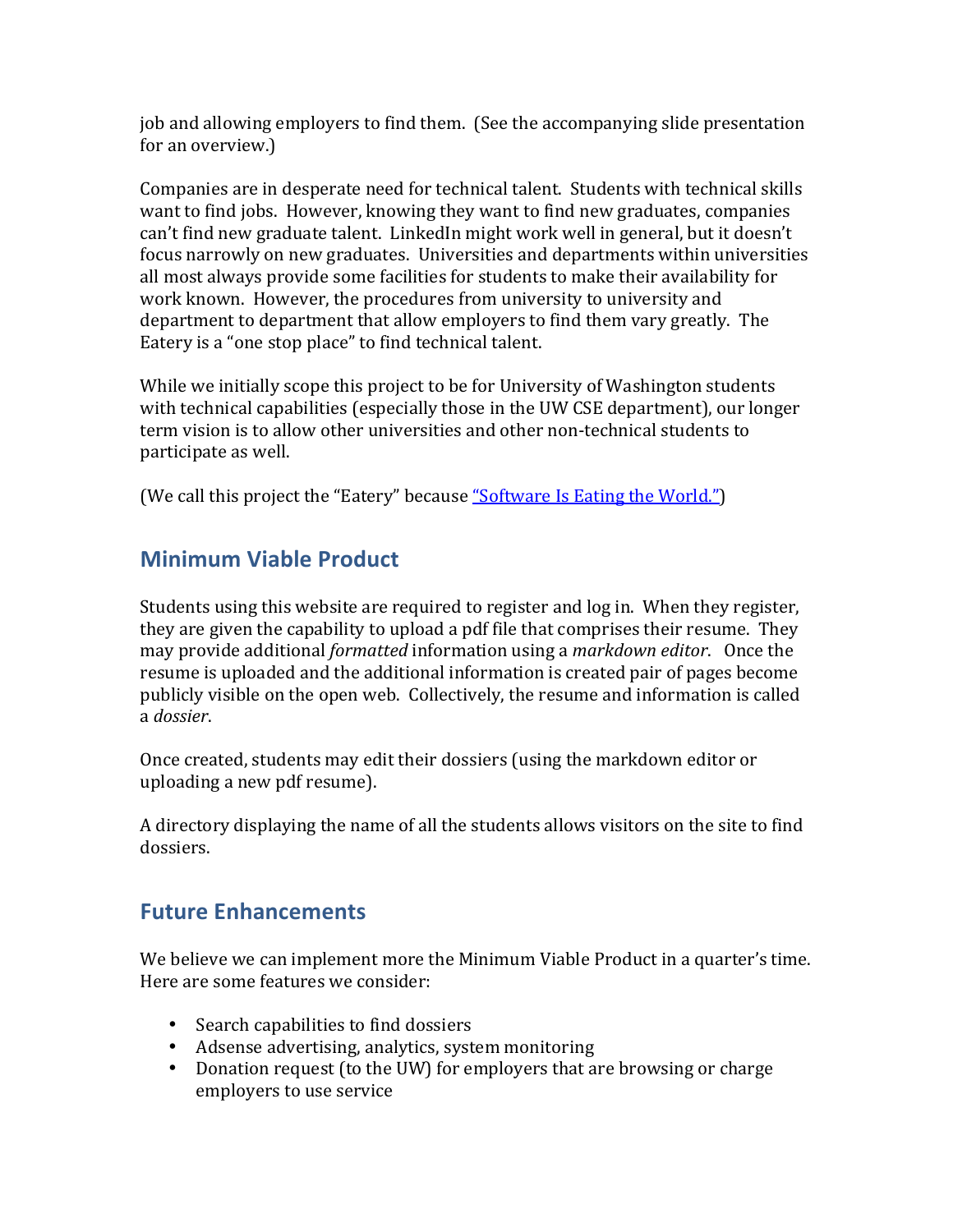- Employer registration and login
- Dossier management for Employers
- Extend to non-technical dossiers and other Universities

More detailed requirements to follow.

### **Technology Stack**

I propose that we use Python as our programming language, Django as our application framework, and Postgres as our data store technology. These are well known, stable, and proven components for deploying this type of webapp. We have some experience deploying on this stack as well

#### **Risk Factors**

No a priori knowledge if anyone on the team will have Python/Django/RDBMS experience. So, maybe this is the wrong stack. So, we remain open to changing the stack decisions.

Is being too "web centric" and not "mobile centric" an issue? Perhaps we don't have a good enough understanding of the employer's use of mobile technology.

#### **Basic Application Flow**